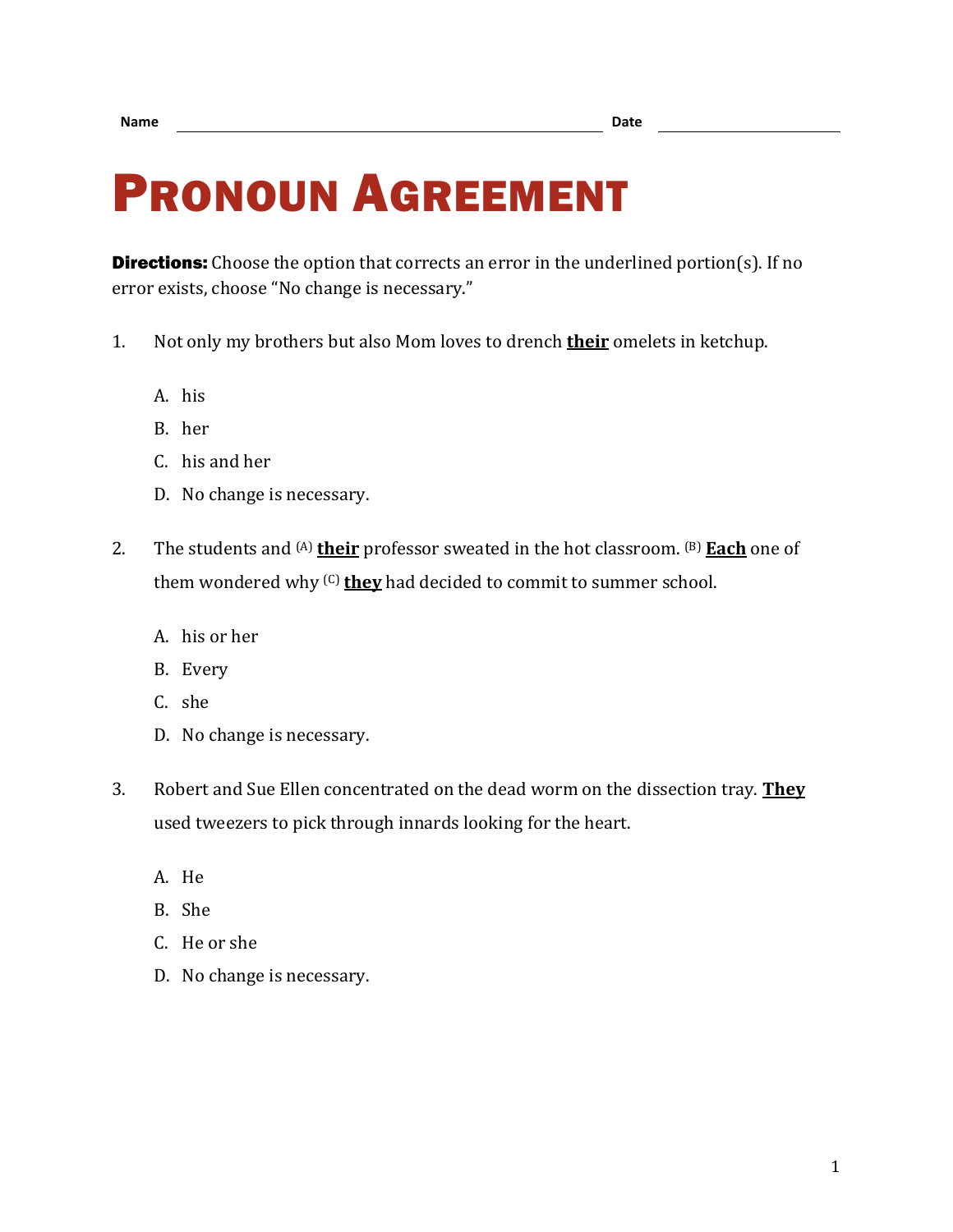- 4. The students have decided to eat at Tito's Taco Palace, where (A) **they** can order the special. (B) **Their** discount burrito and soda will satisfy hunger, and (C) **its** cheap prices will help wallets!
	- A. he or she
	- B. Its
	- C. their
	- D. No change is necessary.
- 5. Either of these thick books by respected authors will have the answer to your research question in **their** many pages.
	- A. his
	- B. his or her
	- C. its
	- D. No change is necessary.
- 6. If <sup>(A)</sup> **everyone** stopped to smell the roses, <sup>(B)</sup> they might get stung by bees and have <sup>(C)</sup> (C) **their** allergies kick in to overdrive!
	- A. people
	- B. he or she
	- C. his or her
	- D. No change is necessary.
- 7. Weaver Hill High has strange school colors. **Their** hot pink and bright yellow combination really stands out on the field.
	- A. Its
	- B. His
	- C. His and her
	- D. No change is necessary.